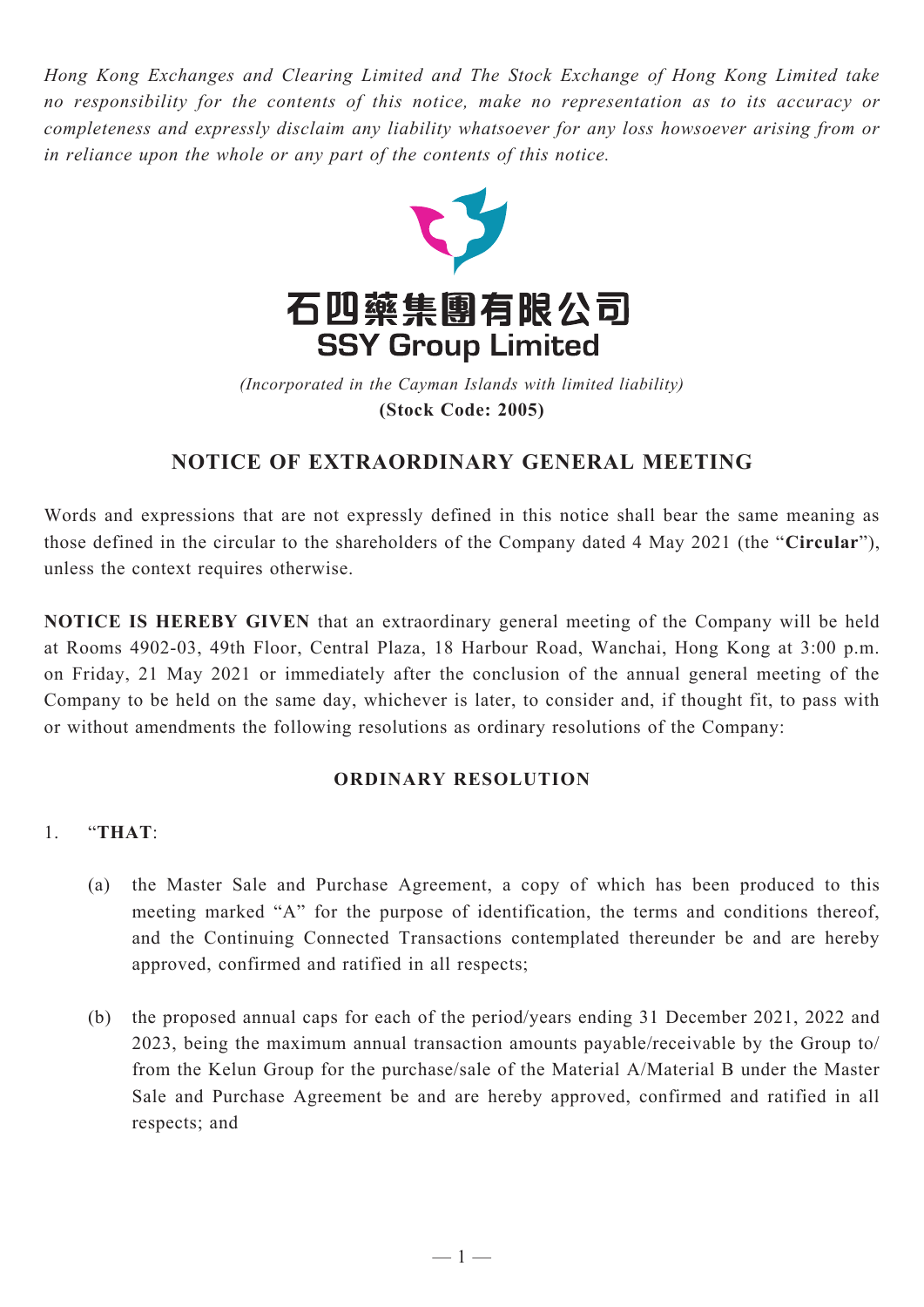(c) the execution of the Master Sale and Purchase Agreement by any one Director be and is hereby approved, confirmed and ratified in all respects, and any one Director be and is hereby authorised to do all such acts and things and execute and deliver all such documents, deeds or instruments and take all such steps as such Director in his/her sole opinion and absolute discretion may consider necessary, appropriate or desirable to implement or give effect to the Master Sale and Purchase Agreement and the Continuing Connected Transactions contemplated thereunder."

> By order of the Board **Chow Hing Yeung** *Company Secretary*

## Hong Kong, 4 May 2021

*Notes:*

- 1. Any member entitled to attend and vote at the EGM is entitled to appoint another person as his proxy to attend and vote instead of him/her. A member who is the holder of two or more Shares may appoint more than one proxy to attend and vote on his behalf. A proxy need not be a member of the Company.
- 2. To be valid, a form of proxy, together with the power of attorney or other authority (if any) under which it is signed or a certified copy of such power or authority must be delivered to the Company's branch share registrar and transfer office in Hong Kong, Computershare Hong Kong Investor Services Limited, at 17M Floor, Hopewell Centre, 183 Queen's Road East, Wanchai, Hong Kong not less than 48 hours before the time appointed for holding the EGM or any adjournment thereof.
- 3. The register of members of the Company will be closed from Monday, 17 May 2021 to Friday, 21 May 2021, both dates inclusive, during which period, no transfer of shares will be registered. In order to qualify to attend and vote at the Meeting, all properly completed transfer forms accompanied by the relevant share certificates must be lodged with the Company's branch share registrar and transfer office in Hong Kong, Computershare Hong Kong Investor Services Limited at 17M Floor, Hopewell Centre, 183 Queen's Road East, Wanchai, Hong Kong by no later than 4:30 p.m., on Friday, 14 May 2021.
- 4. Where there are joint holders of any Share, any one of such persons may vote at any meeting, either in person or by proxy, in respect of such Share as if he were solely entitled thereto; but if more than one of such joint holders be present at any meeting the vote of the senior who tenders a vote, whether in person or by proxy, shall be accepted to the exclusion of the votes of the other joint holders, and for this purpose seniority shall be determined by the order in which the names stand in the register of members in respect of the joint holding.
- 5. In order to facilitate the prevention and control of the epidemic and to safeguard the health and safety of the Shareholders, the Company encourages that the Shareholders to consider appointing the chairman of the EGM as his/her proxy to vote on the relevant resolution at the EGM, instead of attending the EGM in person.